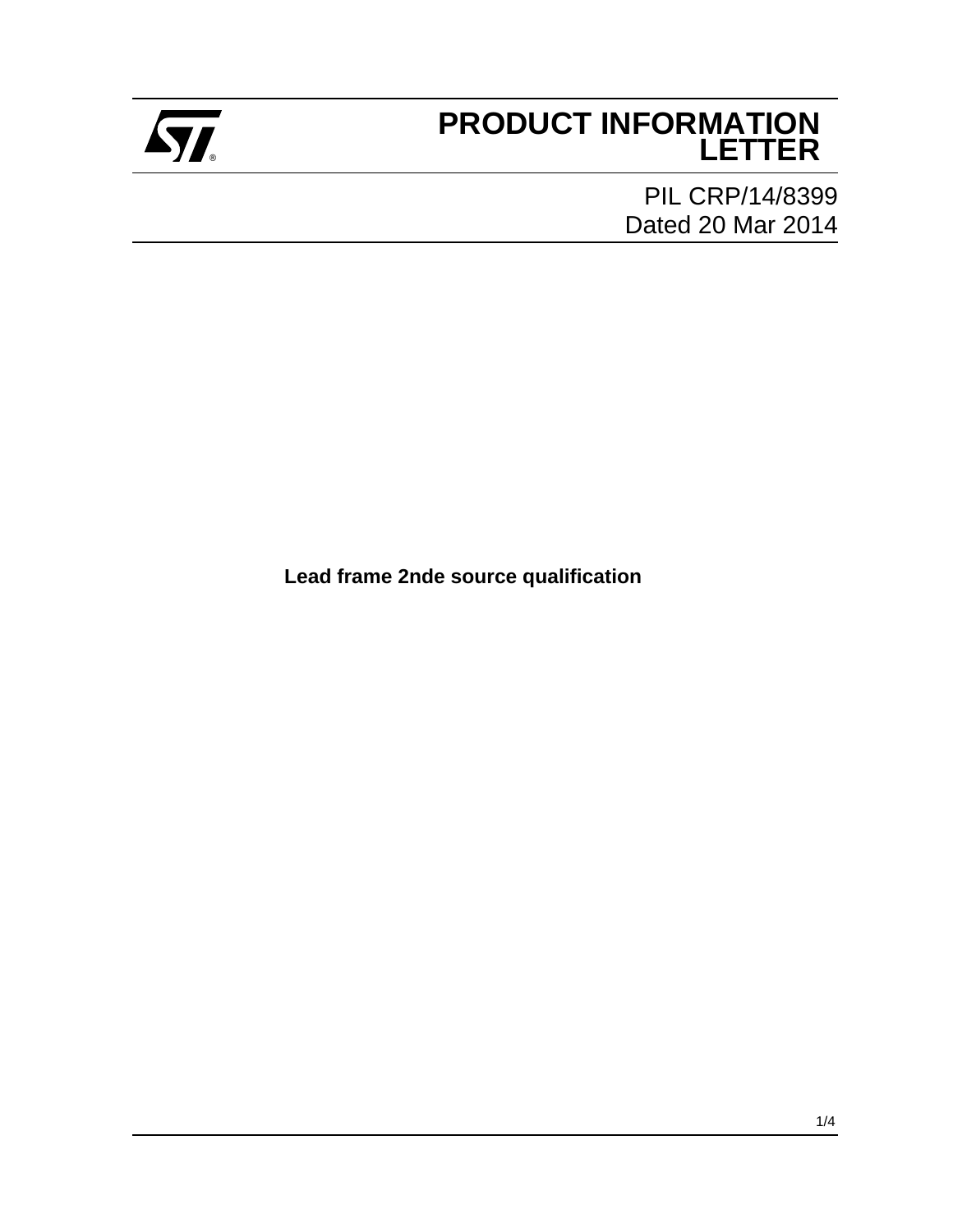| Sales Type/product family label                                                                 | <b>NA</b>                                                                                                                        |
|-------------------------------------------------------------------------------------------------|----------------------------------------------------------------------------------------------------------------------------------|
| Type of change                                                                                  | Package assembly material change                                                                                                 |
| Reason for change                                                                               | DCI supplier announced recently his "stamped" lead frame<br>activity                                                             |
| Description                                                                                     | This change is concerning the qualification of a 2nd source for<br>"stamped" lead frames currently provided by our supplier DCI. |
| Forecasted date of implementation                                                               | 29-Mar-2014                                                                                                                      |
| Forecasted date of samples for customer                                                         | 29-Mar-2014                                                                                                                      |
| Forecasted date for <b>STMicroelectronics</b><br>change Qualification Plan results availability | 29-Mar-2014                                                                                                                      |
| Involved ST facilities                                                                          | Muar, Bouskoura and Carsem                                                                                                       |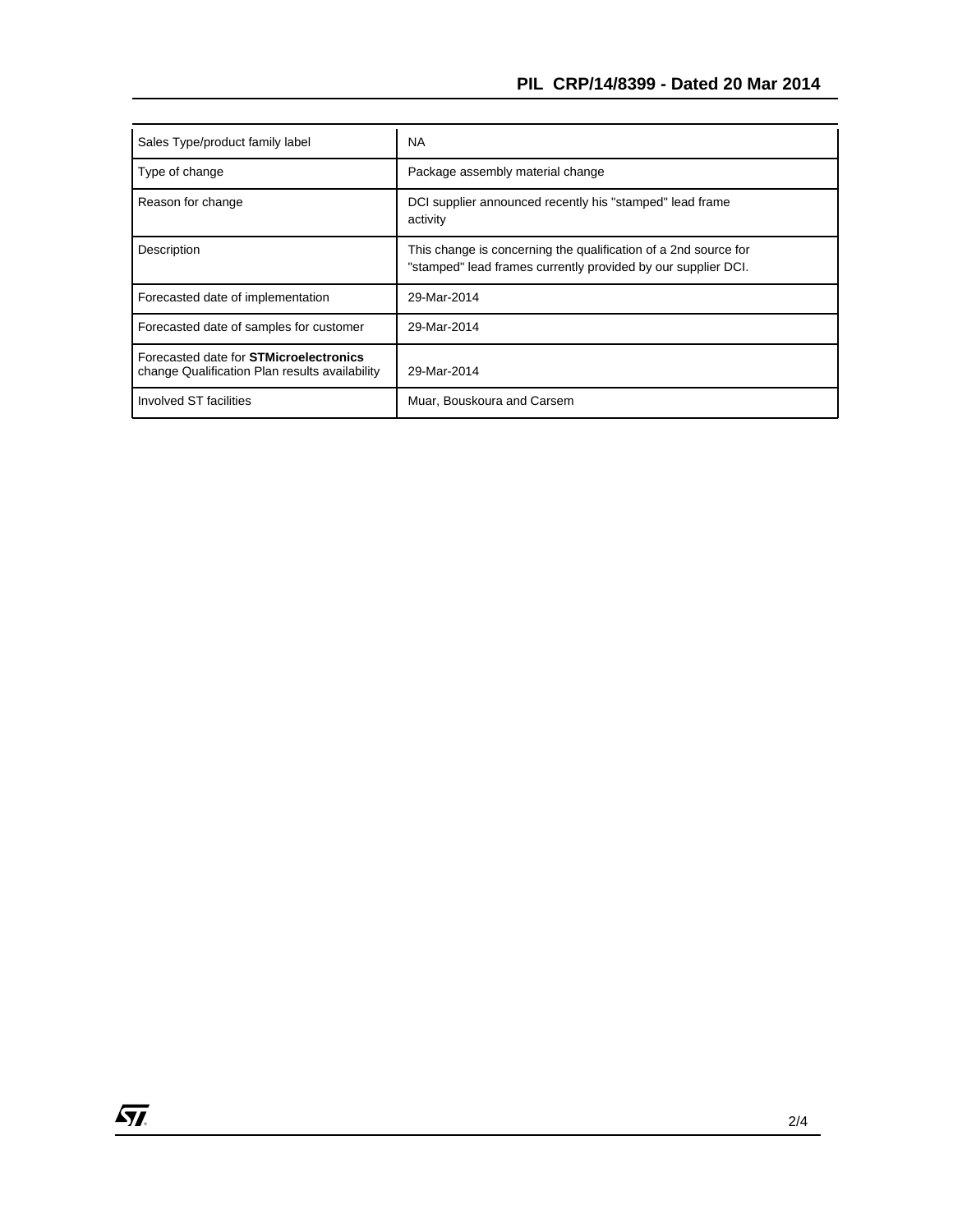| <b>Name</b>        | <b>Function</b>                  |
|--------------------|----------------------------------|
| Livache, Veronique | <b>Corporate Quality Manager</b> |
| Low, Patrick       | <b>Process Owner</b>             |

## **DOCUMENT APPROVAL**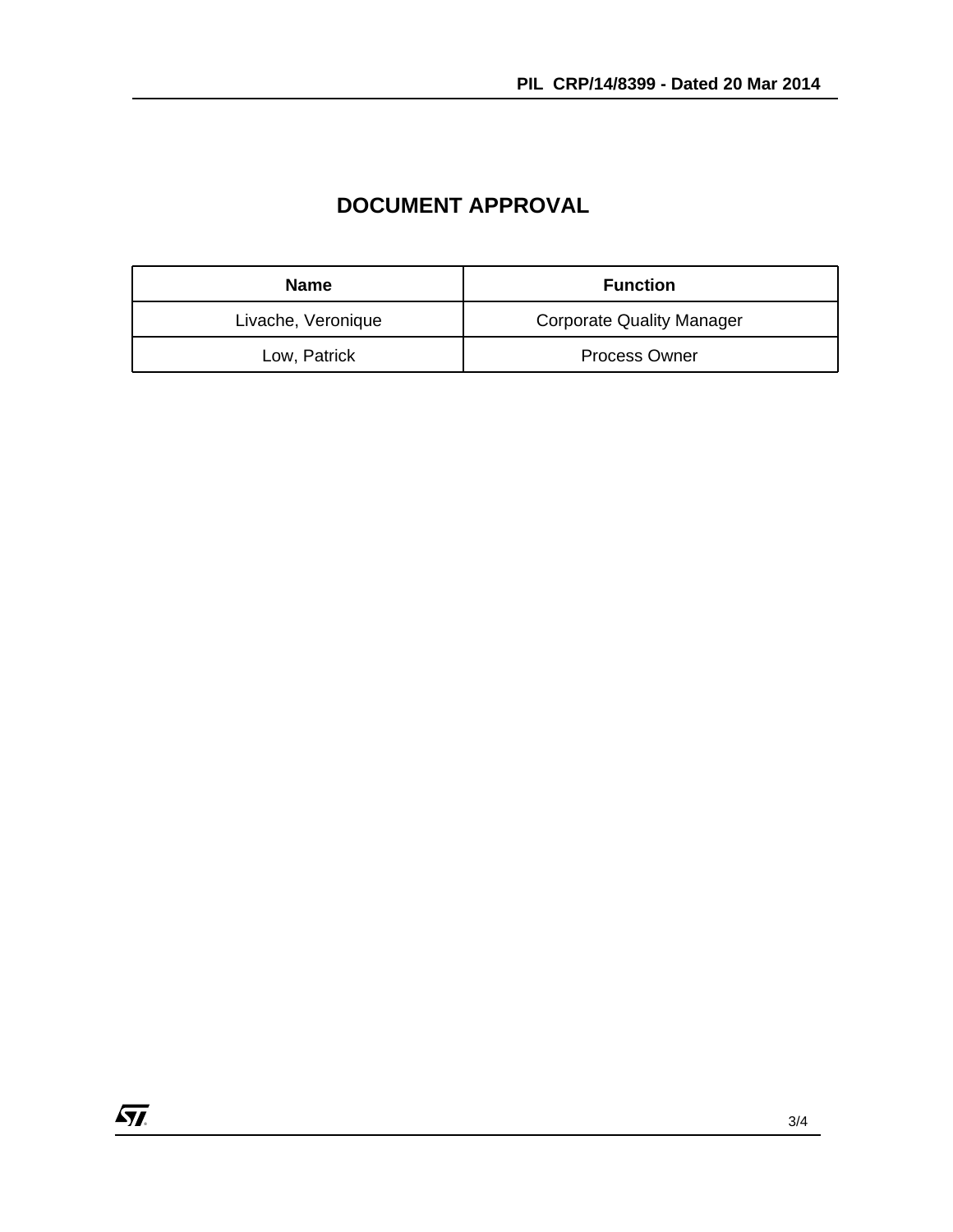## **Lead frame 2nde source qualification**

#### **WHAT is the change?**

This change is concerning the qualification of a  $2^{nd}$  source for "stamped" lead frames currently provided by our supplier DCI.

Packages and manufacturing plants concerned by this change are listed in the table below:

| <b>Plant</b>           | <b>Package</b>             |  |  |
|------------------------|----------------------------|--|--|
| Muar                   | PSSO <sub>24</sub>         |  |  |
| Muar                   | <b>SO20L</b>               |  |  |
| Muar                   | SO <sub>28</sub>           |  |  |
| Muar                   | SO34                       |  |  |
| Bouskoura              | PwSSO12                    |  |  |
| Bouskoura              | PwSSO14                    |  |  |
| Carsem (Subcontractor) | SOT23, SOT323, SO24, TSSOP |  |  |

### **WHY:**

Reason for this change is:

- Our lead frame supplier DCI announced recently his "stamped" lead frame activity closure.
- A second source qualification has been immediately activated to protect our customers and business.

#### **WHEN will this change occur?**

| <b>Plant</b>           | <b>Package</b>             | <b>Production start date</b> |  |
|------------------------|----------------------------|------------------------------|--|
| Muar                   | PSSO <sub>24</sub>         | W13 2014                     |  |
| Muar                   | SO <sub>20</sub> L         | W36 2014                     |  |
| Muar                   | SO <sub>28</sub>           | W13 2014                     |  |
| Muar                   | SO <sub>34</sub>           | W <sub>16</sub> 2014         |  |
| Bouskoura              | PwSSO12                    | W31 2014                     |  |
| Bouskoura              | PwSSO14                    | W31 2014                     |  |
| Carsem (Subcontractor) | SOT23, SOT323, SO24, TSSOP | W36 2014                     |  |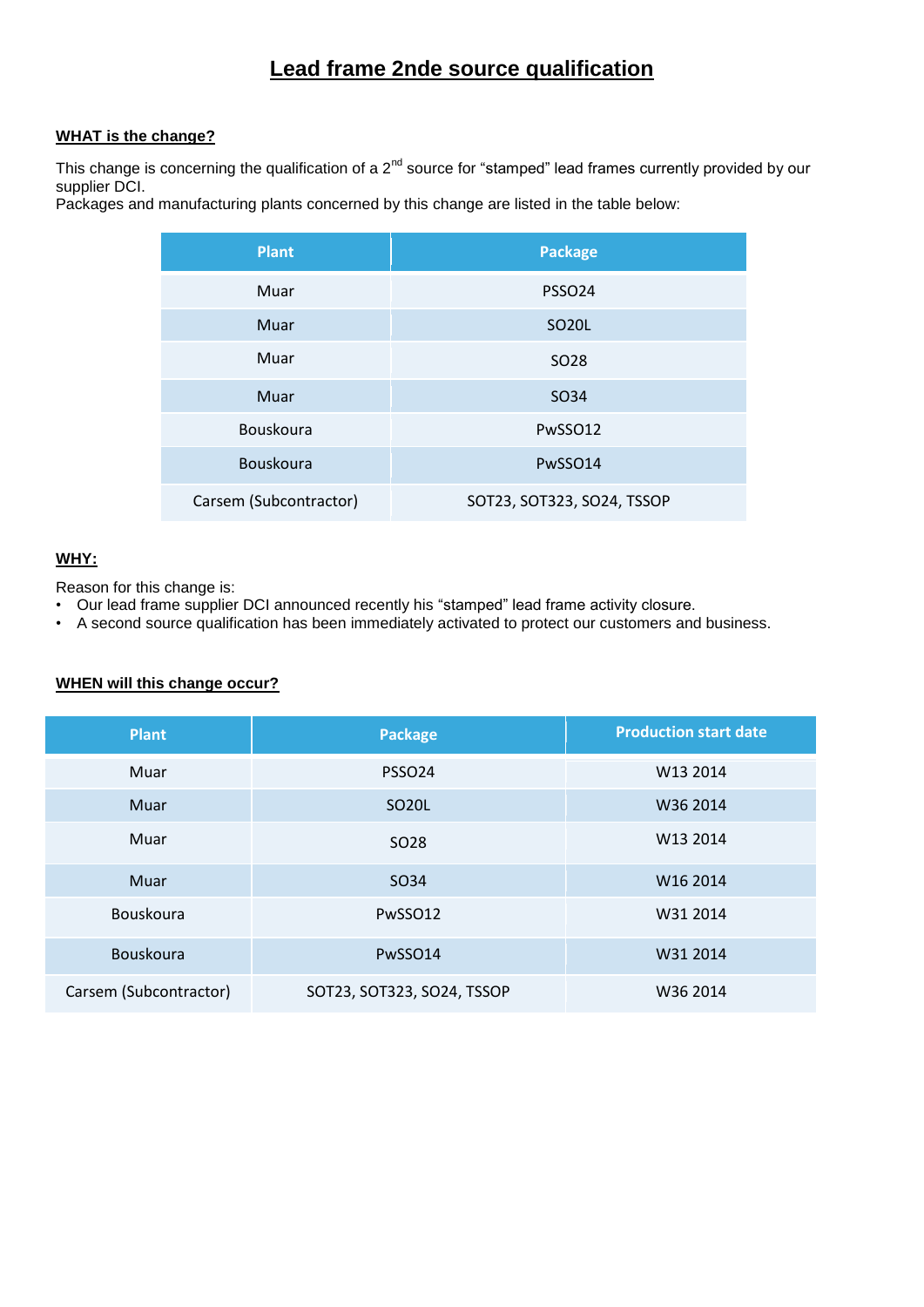#### **HOW will the change be qualified?**

• Second source suppliers are already identified:

| <b>Plant</b>           | <b>Package</b>             | <b>Identified second source</b> |  |
|------------------------|----------------------------|---------------------------------|--|
| Muar                   | PSSO <sub>24</sub>         | <b>SHINCO</b>                   |  |
| Muar                   | SO <sub>20</sub> L         | <b>SHINCO</b>                   |  |
| Muar                   | SO <sub>28</sub>           | <b>SUMITOMO</b>                 |  |
| Muar                   | SO34                       | <b>SUMITOMO</b>                 |  |
| Bouskoura              | PwSSO12                    | <b>SUMITOMO</b>                 |  |
| Bouskoura              | PwSSO14                    | <b>SUMITOMO</b>                 |  |
| Carsem (Subcontractor) | SOT23, SOT323, SO24, TSSOP | MITSUI, POSSEHL (*)             |  |

*(\*): MITSUI & POSSEHL will use the tools transferred by DCI.*

- Approach for selecting the second source supplier is: same specifications, same materials, same finishing
- Risk have been evaluated (APPENDIX 1)
- This change will be qualified using the standard STMicroelectronics procedures for quality and reliability. Major steps of the qualification are:
	- o Process capability assessment
	- o Workability
	- o Reliability
	- o Line stressing

#### **IMPACTS OF THE CHANGE**:

| Form:     | No change |
|-----------|-----------|
| Fit:      | No change |
| Function: | No change |

#### **APPENDICES:**

- APPENDIX 1 Risk assessment
- APPENDIX 2 Qualification plan
- APPENDIX 3 Qualification results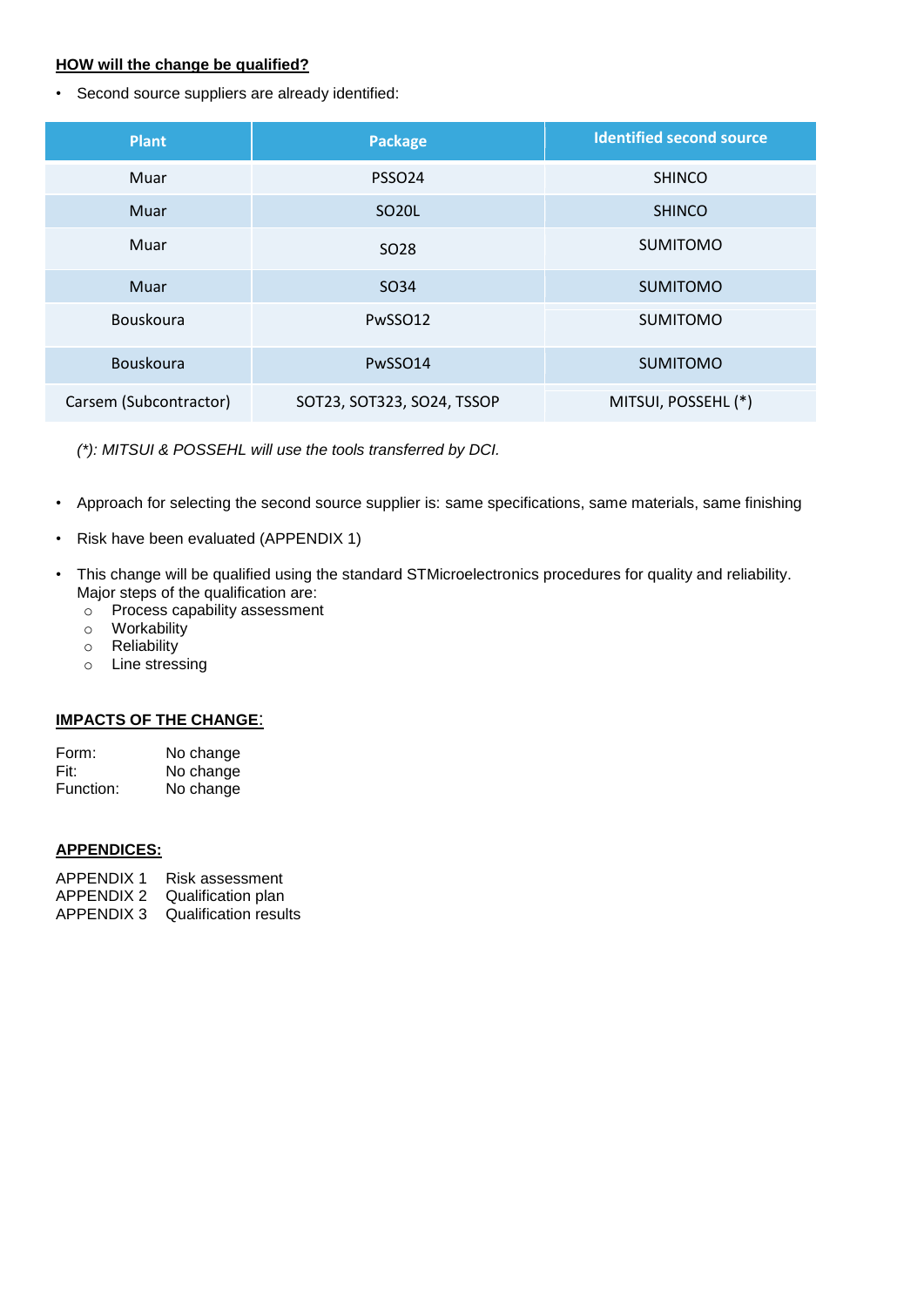### **APPENDIX 1: RISK ASSESSMENT**

| #              | <b>Risks identified</b>                                                                                                  | Potential risk resulting from                                                                                                                        | <b>Class</b> | <b>Considered action</b>                                                                                                     |
|----------------|--------------------------------------------------------------------------------------------------------------------------|------------------------------------------------------------------------------------------------------------------------------------------------------|--------------|------------------------------------------------------------------------------------------------------------------------------|
| 1              | Workability issues on machines at<br>different process step (Die attach,<br>wire bonding, molding, plating,<br>cropping) | Indexing holes with different positions<br>Frame dimension(X, Y, thickness) different from actual ones                                               | Low          | Drawings check<br>Samples verifications<br>validation during workability exercise                                            |
| $\overline{2}$ | Transport problems in magazines<br>(D/Attach, wire bonding, molding)                                                     | Frame dimension(X, Y, thickness) different from actual sizes                                                                                         | Low          | Drawings check<br>Samples verifications<br>validation during workability exercise                                            |
| 3              | D/A Quality problem                                                                                                      | Results not in accordance with ST requirements on following:<br>- void<br>- coverage<br>Bond line thickness<br>Die shear                             | Medium       | Reinforced checks to be done during execution of Quality plan and<br>line stressing                                          |
| 4              | Wire bonding quality problems                                                                                            | Results not in accordance with ST requirements on following:<br>- Non-stick on Leads (NSOL). Poor bondability of 2 <sup>nd</sup> bond<br>- Pull test | Medium       | Reinforced checks to be done during execution of Quality plan and<br>line stressing                                          |
| 5              | Molding quality problems                                                                                                 | Results not in accordance with ST requirements on following:<br>- Excessive resin flash<br>- molding voids                                           | Medium       | Reinforced checks to be done during execution of Quality plan and<br>line stressing                                          |
| 6              | Deflash / Plating quality issues                                                                                         | Results not in accordance with ST requirements on following:<br>- plating thickness<br>- plating quality                                             | Medium       | Reinforced checks to be done during execution of Quality plan and<br>line stressing                                          |
| 7              | Cropping quality problems                                                                                                | Results not in accordance with ST requirements on following:<br>- crack package<br>- package mismatch (dimension)<br>- Metal burrs                   | Medium       | Reinforced checks to be done during execution of Quality plan and<br>line stressing                                          |
| 8              | <b>Product Performance</b>                                                                                               | Electrical performances or characteristics change due to frame<br>new material (resistivity)                                                         | Low          | Datalog on critical parameters (test) during qualification                                                                   |
| 9              | <b>Reliability Risks</b>                                                                                                 | - Delamination Frame/ Die<br>- Delamination frame / Molding compound<br>- Plating quality<br>contamination                                           | Medium       | Checks to be done during qualification, reliability, line stressing                                                          |
| 10             | Manufacturing issues                                                                                                     | Yield degradation                                                                                                                                    | Low          | Yield variation between the existing material and new one to<br>monitor during ramp up phase and line stressing after change |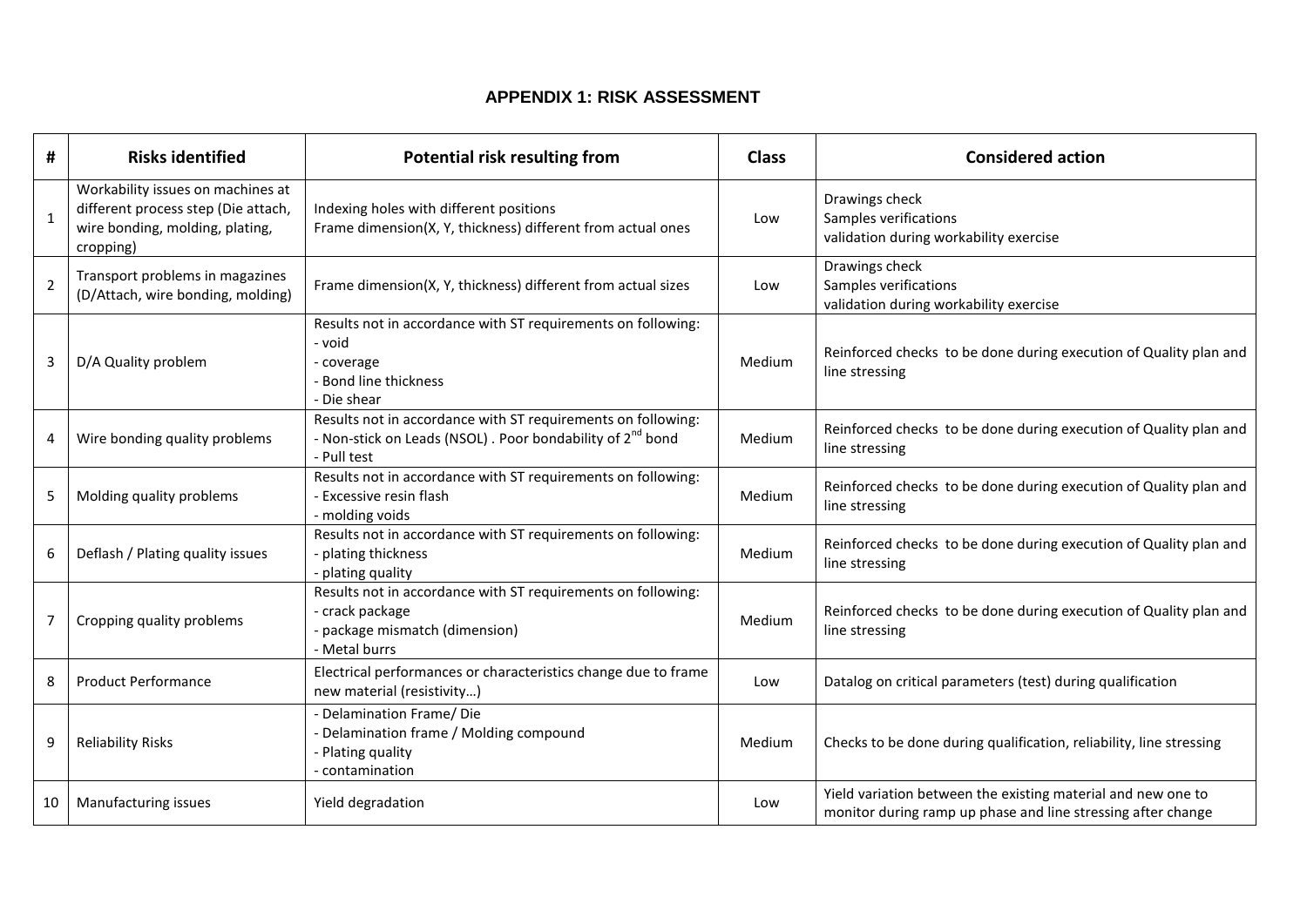|    |                                                                                                   | Productivity issue                                                                                                                       | Low    | Production and down time parameters to monitor carefully during<br>ramp up phase and line stressing after deployment                                                                                              |
|----|---------------------------------------------------------------------------------------------------|------------------------------------------------------------------------------------------------------------------------------------------|--------|-------------------------------------------------------------------------------------------------------------------------------------------------------------------------------------------------------------------|
| 11 | Supply Chain:<br>To guarantee parts delivery to our<br>customers and avoid business<br>disruption | No sufficient Buffer stock                                                                                                               | Medium | Buffer stock of existing material to be secured by DCI to cover ST<br>needs including the qualification period                                                                                                    |
|    |                                                                                                   | Unscheduled problems during deployment reducing the<br>production throughput or degrading the yield or stopping the<br>assembly activity | Medium | - Deployment plan to be carefully prepared<br>- All opened points highlighted during qualification must be solved<br>before moving to production                                                                  |
| 12 | Supply Chain:<br>Quality issues (ECC)                                                             | Quality or reliability problems in the field                                                                                             | Low    | - Quality and reliability plans to be carefully verified to address<br>potential product vulnerabilities<br>- Extension of qual and reliability exercise until failure to know the<br>margins available if needed |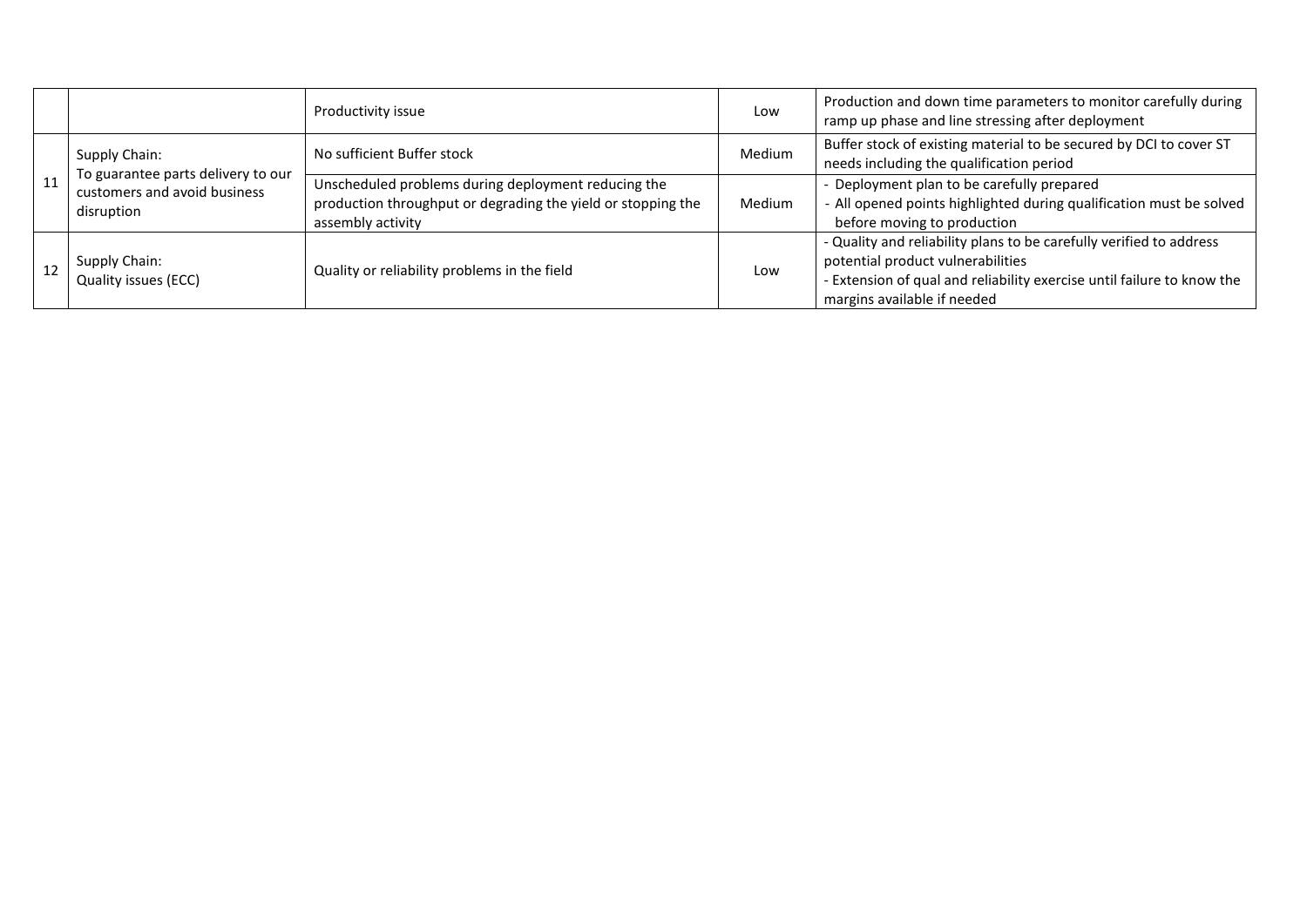## **APPENDIX 2: Qualification plan**

#### *1) Reliability plan*

| <b>Test Name</b> | <b>Conditions</b>                                                                            | Lots #           | <b>Sample Size</b> | <b>Notes</b> |
|------------------|----------------------------------------------------------------------------------------------|------------------|--------------------|--------------|
| JLn              | 24 h bake @ 125C + MSLn TH soak + reflow simulation<br>$(3 \text{ times JEDEC J-STD} -020C)$ | 1 per L/F Option | 160 pcs /lot       | 1, 2         |
| $JLn + TCT$      | $Ta = -50/150C, 500$ cycles                                                                  | 1 per L/F Option | 77 pcs / lot       | 1,2,3        |
| $JLn + ES$       | $ES = 100 TC (-50/150C) + 96 h PP$<br>(2 atm, 121C)                                          | 1 per L/F Option | 45 pcs / lot       | 1, 4         |

| <b>Note</b> | <b>Description</b>                                                                                                                                                 | <b>Sample size</b>       |
|-------------|--------------------------------------------------------------------------------------------------------------------------------------------------------------------|--------------------------|
|             | <b>Electrical test</b>                                                                                                                                             | 100%                     |
| 2           | SAM analysis in C and T mode to check<br>delamination resin-die, resin-lead, resin-die<br>pad, DA integrity                                                        | 20pcs /lot min           |
| 3           | Automotive products only: Wire pull test after<br>de-capsulation (to collect pull strength and<br>failure mode and to inspect by SEM all<br>abnormal failure mode) | 30 wire from 5 units min |
| 4           | VI inspection after de-capsulation to detect<br>pad / metal corrosion                                                                                              | 3 units/lot as min       |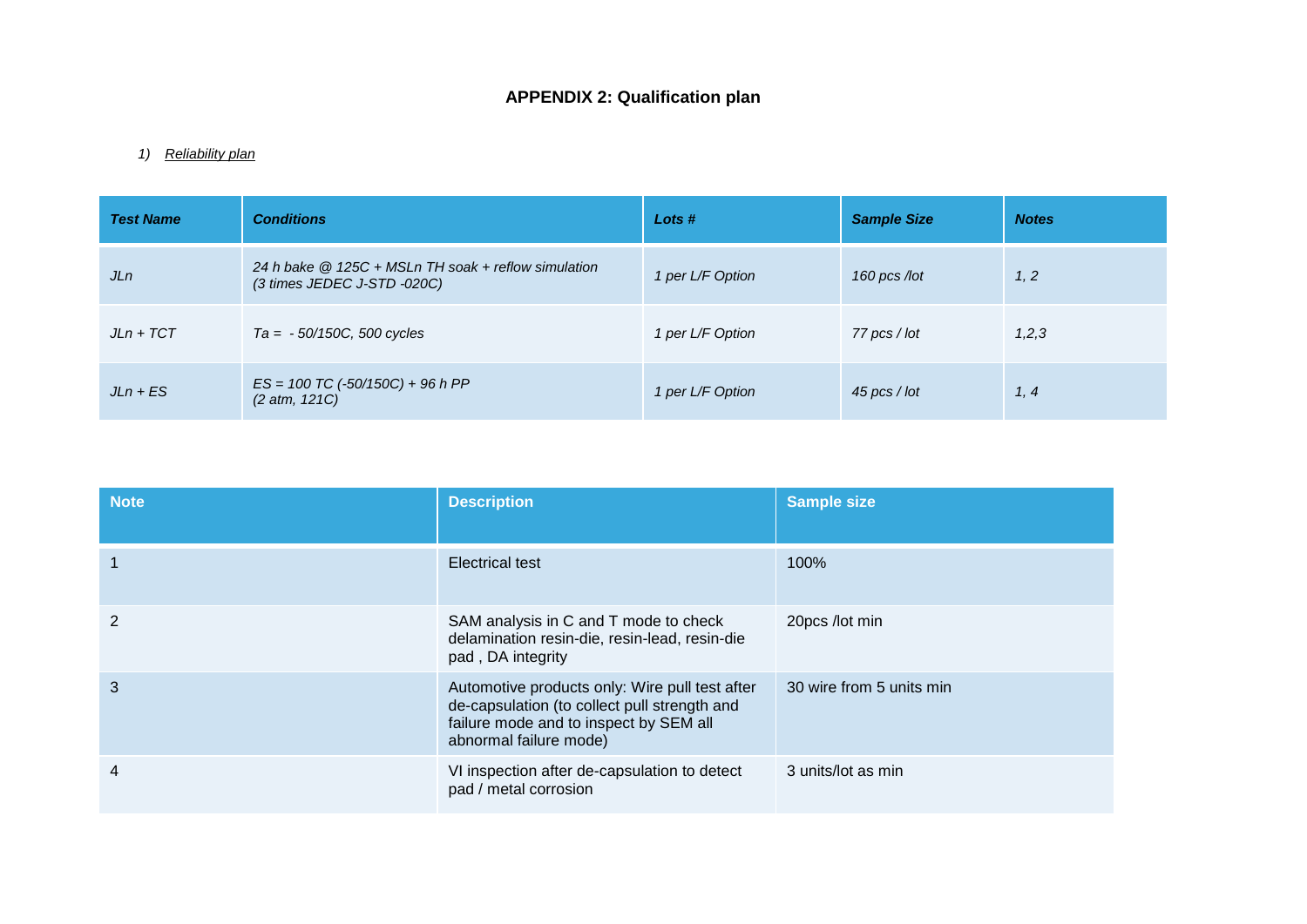#### *2) Construction analysis*

| item                   | <b>Sample size</b> |
|------------------------|--------------------|
| Visual inspection      | 50                 |
| <b>POA</b>             | $10 \times 3$ lots |
| <b>Tin thickness</b>   | 30                 |
| Tin composition        | 30                 |
| <b>Wetting balance</b> | 10                 |
| Cross section          | 1                  |
| Silver spot thickness  | $\overline{1}$     |
| Decapsulation          | 5                  |
| <b>SAM</b>             | 10                 |
| <b>XRAY</b>            | 20                 |
| Pull test              | 30 bonds / 3 lots  |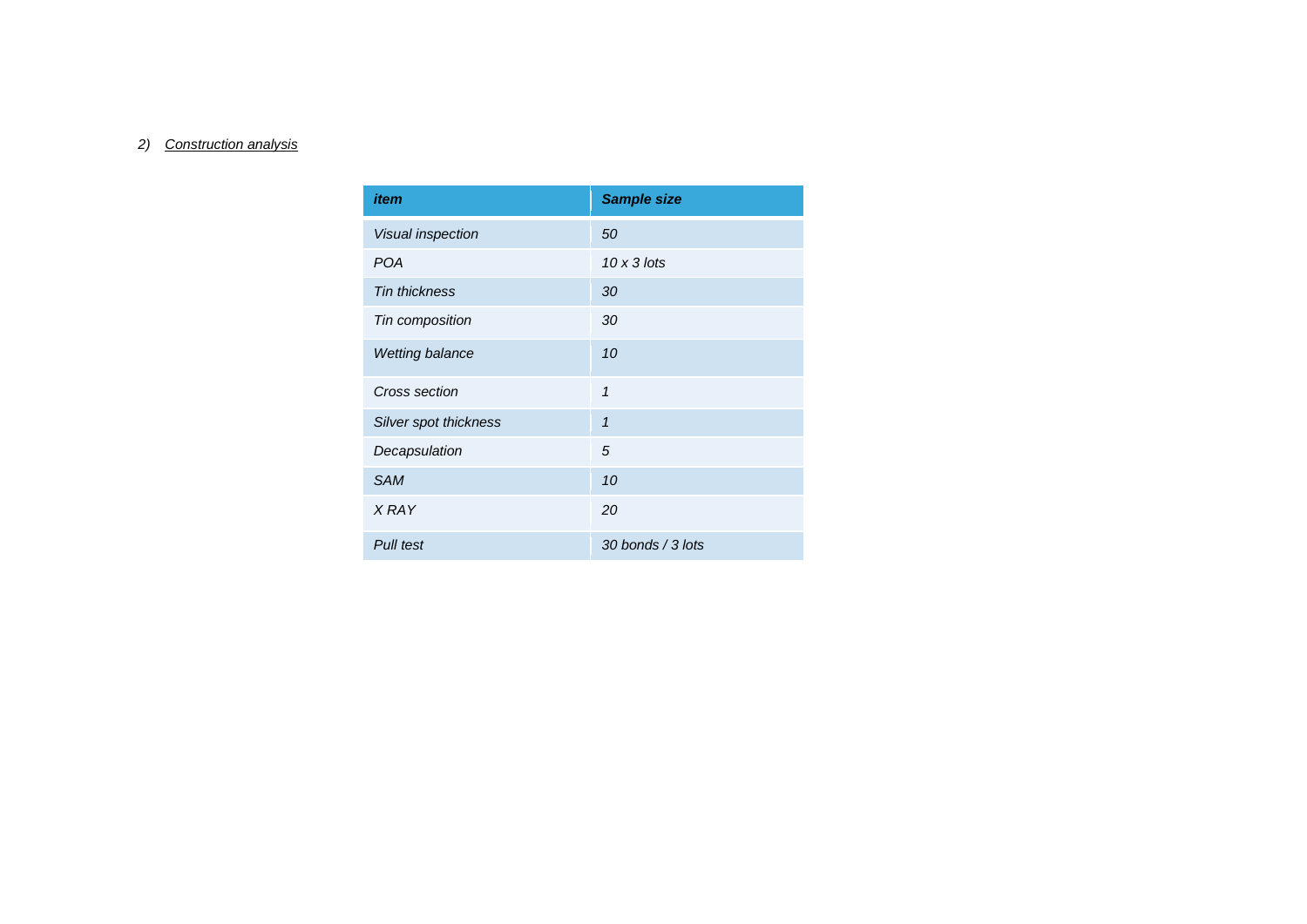### **APPENDIX 3: Qualification execution & results**

| <b>Plant</b> | <b>Packages</b>                                            | <b>Workability</b> | <b>Construction analysis</b> | <b>Reliability</b> | <b>Line stressing</b> | <b>Qualification completion</b> |
|--------------|------------------------------------------------------------|--------------------|------------------------------|--------------------|-----------------------|---------------------------------|
| Muar         | PSSO <sub>24</sub>                                         | Passed             | Passed                       | Passed             | Passed                | W13'2014                        |
| Muar         | SO <sub>20</sub>                                           | W16'2014           | W23'2014                     | W27'2014           | W27'2014              | W36'2014                        |
| Muar         | <b>SO28</b>                                                | Passed             | Passed                       | Passed             | W12'2014              | W13'2014                        |
| Muar         | SO34                                                       | Passed             | Passed                       | Passed             | W15'2014              | W16'2014                        |
| Bouskoura    | PwSSO12                                                    | W13'2014           | W19'2014                     | W21'2014           | W29'2014              | W31'2014                        |
| Bouskoura    | PwSSO14                                                    | W13'2014           | W19'2014                     | W21'2014           | W29'2014              | W31'2014                        |
| Carsem       | <b>SOT23</b><br>SOT323<br>SO <sub>24</sub><br><b>TSSOP</b> | W20'2014           | <b>NA</b>                    | W30'2014           | W35'2014              | W36'2014                        |